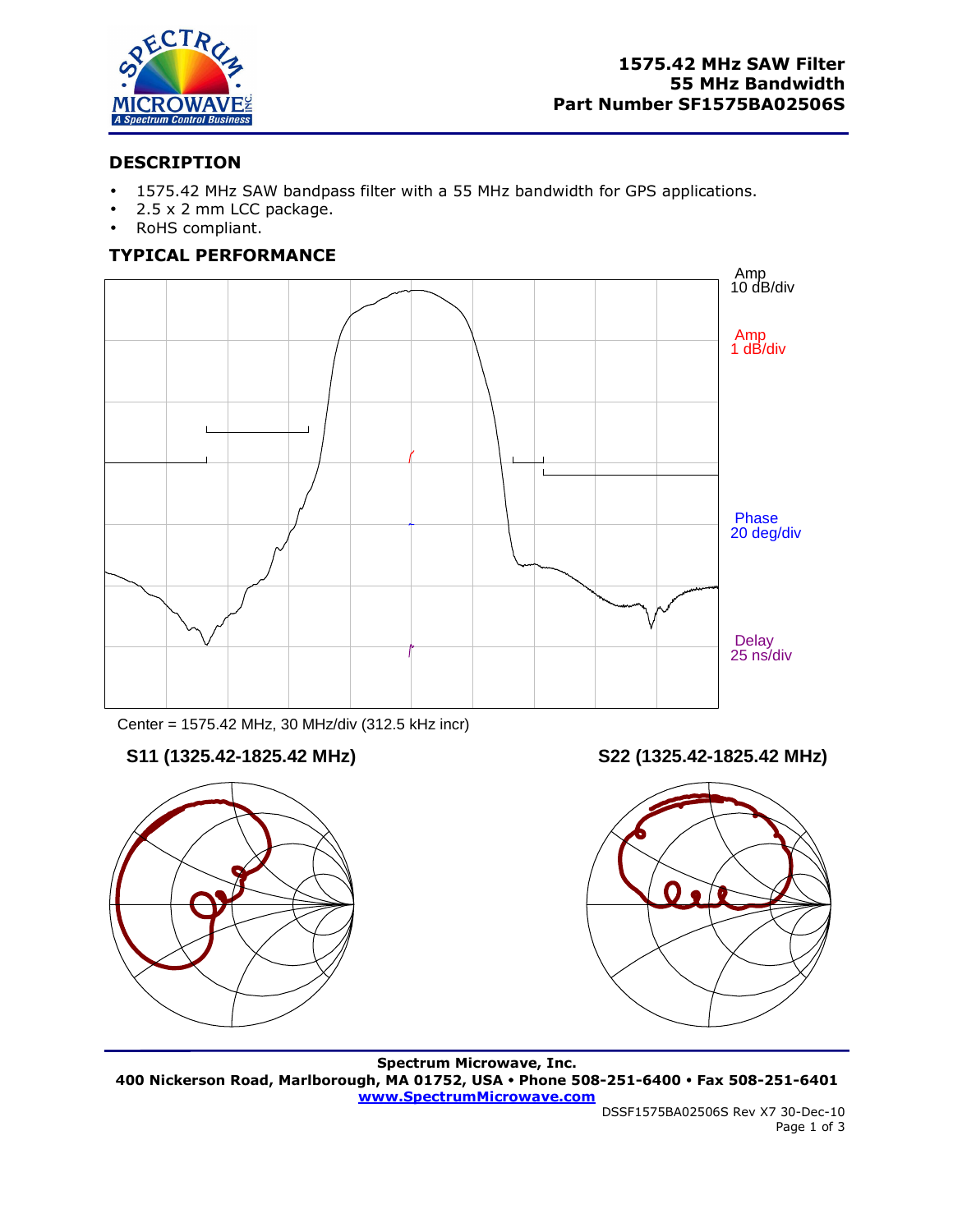

## **SPECIFICATION**

| <b>Parameter</b>                                  | <b>Min</b> | <b>TVD</b> | <b>Max</b> | <b>Units</b> |
|---------------------------------------------------|------------|------------|------------|--------------|
| Center Frequency F <sub>C</sub>                   |            | 1575.4     |            | <b>MHz</b>   |
| Insertion Loss <sup>1</sup>                       |            | 1.5        | 2.2        | dB           |
| Passband Amplitude Ripple <sup>1</sup>            |            | 0.1        | 1.0        | dB           |
| Stopband Rejection, DC to 1400 MHz <sup>2</sup>   | 35         | 37         |            | dB           |
| Stopband Rejection, 1400 to 1475 MHz <sup>2</sup> | 30         | 34         |            | dB           |
| Stopband Rejection, 1475 to 1525 MHz <sup>2</sup> | 25         | 37         |            | dB           |
| Stopband Rejection, 1625 to 1640 MHz <sup>2</sup> | 30         | 45         |            | dB           |
| Stopband Rejection, 1640 to 2000 MHz <sup>2</sup> | 32         | 34         |            | dB           |
| Stopband Rejection, 2000 to 3000 MHz <sup>2</sup> | 20         | 28         |            | dB           |
| VSWR <sup>1</sup>                                 |            | 1.2        | 2.0        |              |
| Source and Load Impedance                         | 50         |            |            | ohms         |
| Ambient Temperature                               |            | 25         |            | $^{\circ}$ C |

Notes: 1. Defined over 1574.22 to 1576.62 MHz. 2. Relative to 0 dB

#### **MAXIMUM RATINGS**

| <b>Parameter</b>                         |                          | Max |                |
|------------------------------------------|--------------------------|-----|----------------|
| Storage Temperature Range                | -40                      | 85  | $\circ$ $\sim$ |
| Operating temperature Range              | $-40$                    | 85  | $\circ$ $\sim$ |
| Input Power Level                        | $\overline{\phantom{0}}$ | 10  | dBm            |
| Max. D. C. Voltage between Each Terminal |                          |     |                |

## **MATCHING CIRCUIT**



Notes:

- External matching components are not required.
- Device is intended to operate in a 50  $\Omega$  single ended system.

**Spectrum Microwave, Inc. 400 Nickerson Road, Marlborough, MA 01752, USA Phone 508-251-6400 Fax 508-251-6401 www.SpectrumMicrowave.com**

 DSSF1575BA02506S Rev X7 30-Dec-10 Page 2 of 3